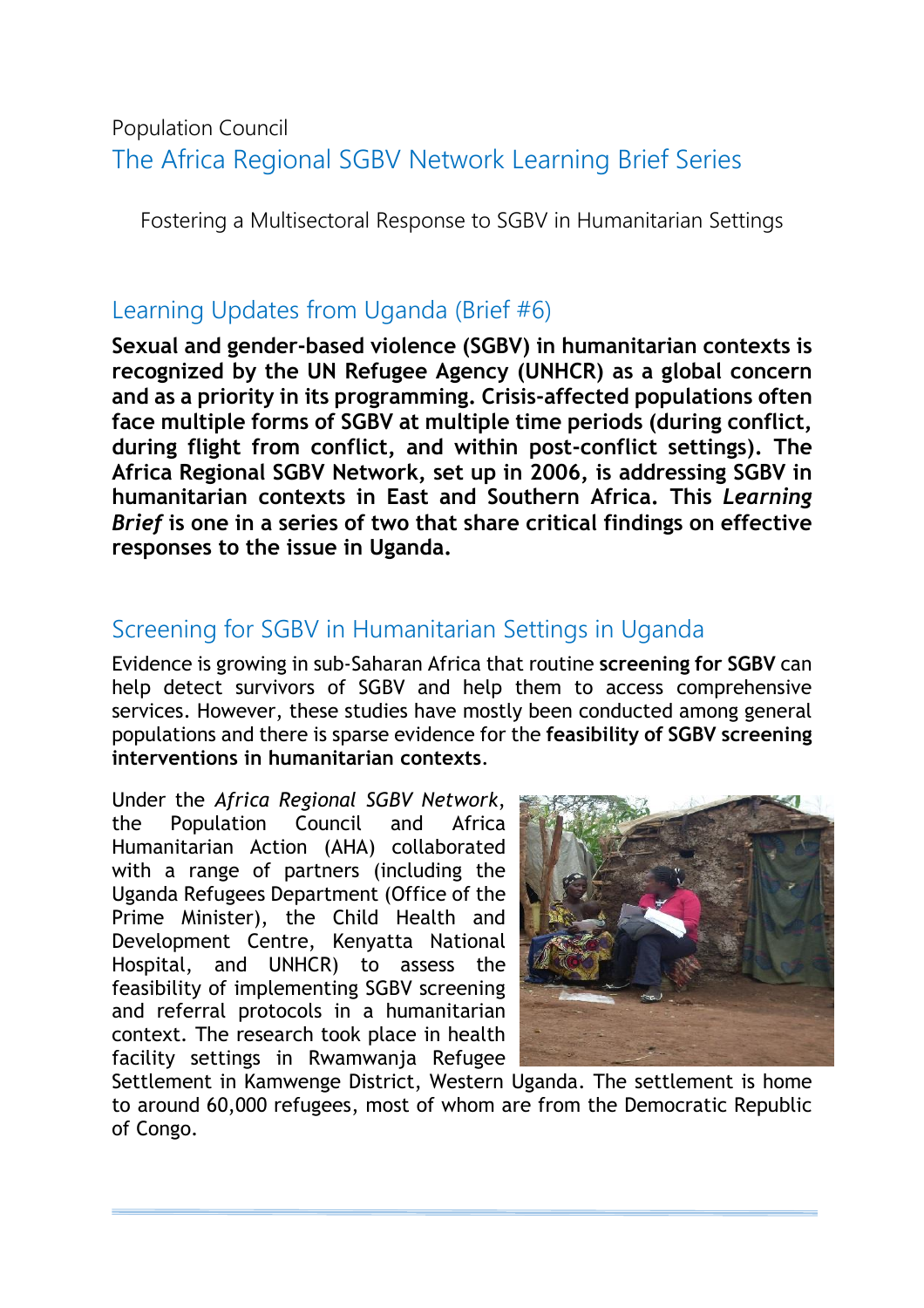### What we're learning

In the study, trained providers in two health facilities screened female clients routinely for current exposure to intimate partner violence and lifetime exposure to non-partner sexual violence. Those identified were referred for further care. Key findings included the following:

Survivors were willing to disclose SGBV

- **10%** of those screened disclosed that they had experienced some form of SGBV
- Of the 10%, a third disclosed lifetime exposure to non-partner sexual violence, and 84% disclosed current exposure to intimate partner violence

Providers achieved high rates of SGBV screening and survivor referral

- 8,462 clients were screened in the two health facilities in five months
- 96% of survivors were referred for comprehensive SGBV care

There were good rates of referral adherence

- 63% of referrals went for further SGBV care: this is an adherence rate 23% higher than in a similar study amongst the general population
- More than half of the referred survivors who did not come for SGBV care were screened at a health facility which did not have SGBV services available on site. This systemic barrier to referral adherence is resolvable.

#### Survivor satisfaction with SGBV services was high

 [Y]ou can't go telling people you have a problem unless they ask you. … I have never told anybody about my rape since no one has ever asked me about it. Today, I had a chance for the first time to pour it out and cry about this terrible incident. I am fine now…I was very happy with the services and care that I got from the counselor…This was my first time of pouring out what has been in my heart for a very long time—something I have never talked to anybody about. It was such a big relief. *SGBV Survivor, Maternity Department*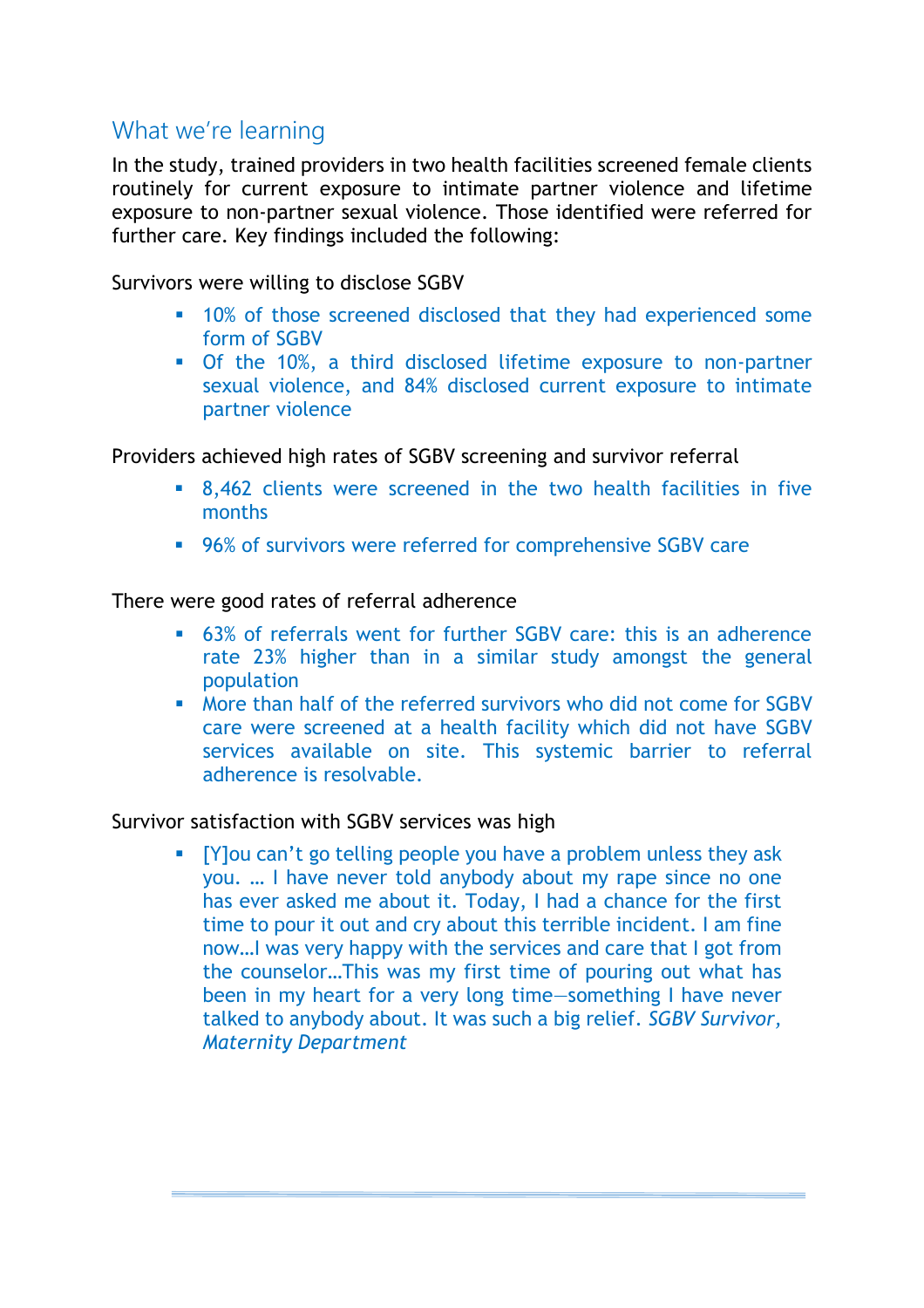#### Provider satisfaction with implementing screening protocols was high

 [Screening] takes some time...but the truth is, time taken [today] while you are assisting someone will save your time tomorrow, because you will get the correct diagnosis. If you don't take time, you will [prescribe] Panadol, and tomorrow, the client will come back because the problem was not what you treated—it was psychological. So, it is better to take those two minutes [to] address...the real problem. Then, you will save more time. *Provider, ART Department* 

SGBV screening and referral were highly acceptable to those involved

**The screening intervention led survivors and providers to share** ideas about related initiatives that could be implemented alongside screening to comprehensively address SGBV. Their ideas are considered in our recommendations.

### What we recommend

The relatively higher screening, disclosure, referral, and referral adherence rates under the study reveal a real need and demand for SGBV screening in humanitarian settings.

The study led to four key recommendations for strengthening SGBV screening protocols, and for addressing gaps in SGBV programming more broadly in humanitarian contexts in the region:

- 1. **Screening must be accompanied by referrals to services available at the same site** – this will ensure better referral adherence and greater access to comprehensive SGBV care.
- 2. **SGBV screening and services could be integrated** into reproductive health care and general health service delivery, where possible, so that SGBV screening becomes a standard procedure. This would be particularly useful in humanitarian settings were the occurrence or experience of SGBV is likely to be high.
- 3. **Increase the number of trauma counsellors and improve the training curricula for counsellors.** Training curricula need to address the specific, complex SGBV realities found in humanitarian contexts (e.g., rape-related pregnancy, and trauma resulting from the experience of multiple violence forms simultaneously).
- **4. Involve men in the response to SGBV**. Many female survivors and health providers highlighted the importance of addressing SGBV in the lives of men, and of involving men in SGBV interventions for women. Suggestions included couple counselling, screening and counselling for men and interventions at the community level to reach both men and women.